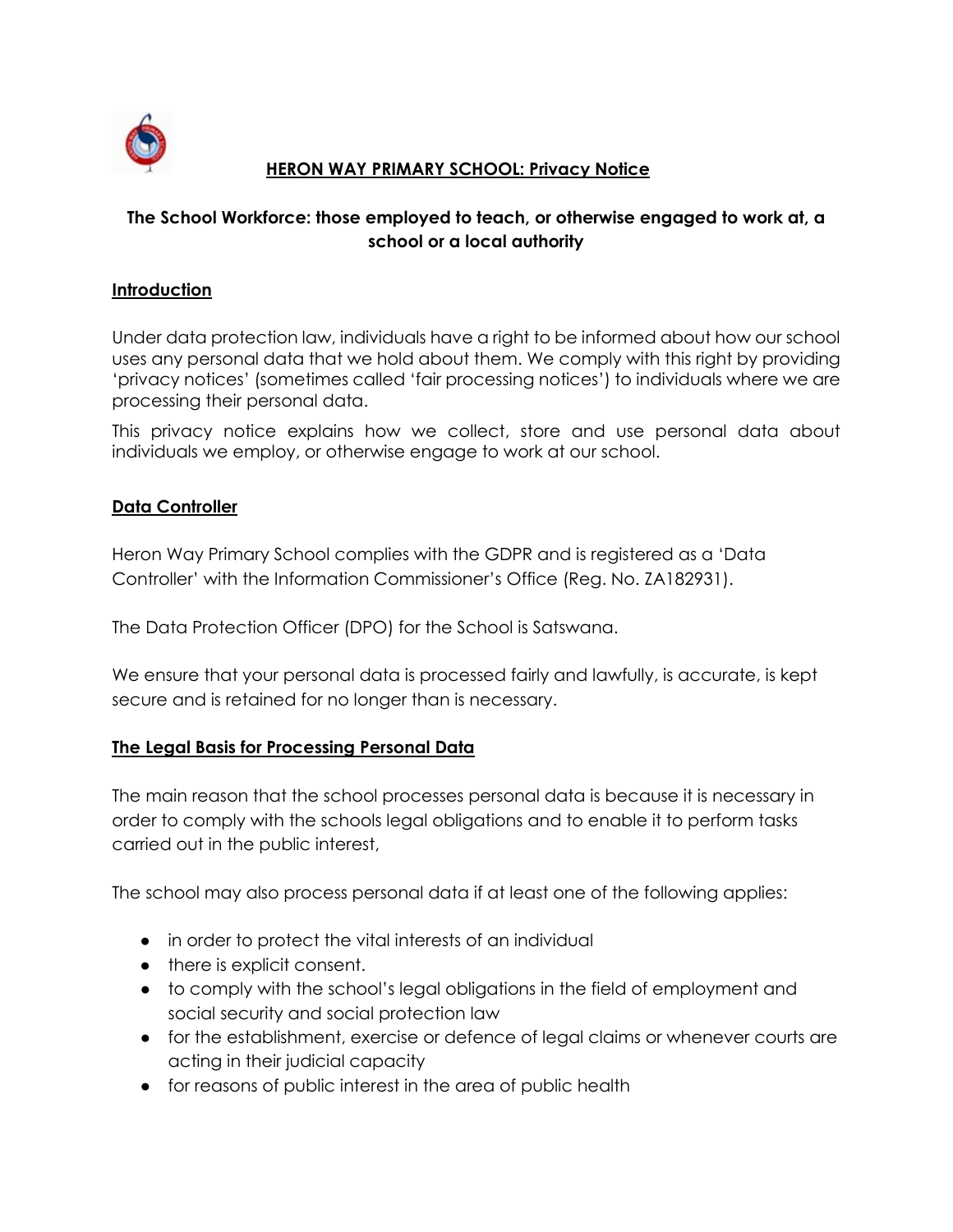- for the purposes of preventive or occupational medicine, for the assessment of the working capacity of the employee, medical diagnosis, the provision of health or social care or treatment or the management of health or social care systems and services, based on law, or pursuant to contract with a health professional
- for reasons of substantial public interest, based on law, which is proportionate in the circumstances and which has provides measures to safeguard the fundamental rights and the interests of the data subject
- for complying with data collection for department of education censuses in line with the following guidance: **[https://www.gov.uk/education/data-collection](https://www.gov.uk/education/data-collection-and-censuses-for-schools)[and-censuses-for-schools\]](https://www.gov.uk/education/data-collection-and-censuses-for-schools)**

# **The categories of school workforce information that we collect, process, hold and share include:**

- personal information (such as name, employee or teacher number, national insurance number) car details, emergency contact details
- special categories of data including characteristics information such as gender, age, ethnic group
- contract information (such as start dates, hours worked, post, roles and salary information)
- work absence information (such as number of absences and reasons)
- performance (such as capability and disciplinary matters)
- qualifications and recruitment information (and, where relevant, subjects taught)
- information relevant to the School Work Force Census and absence information.
- relevant medical information following fitness to work check
- passport information or another form of identity
- DBS certificate

# **Why we collect and use staff information**

We process personal data relating to those we employ to work at, or otherwise engage to work at our School for:

- employment purposes,
- enable the development of a comprehensive picture of the workforce and how it is deployed
- inform the development of recruitment and retention policies
- · to assist in the running of the School
- · to enable individuals to be paid.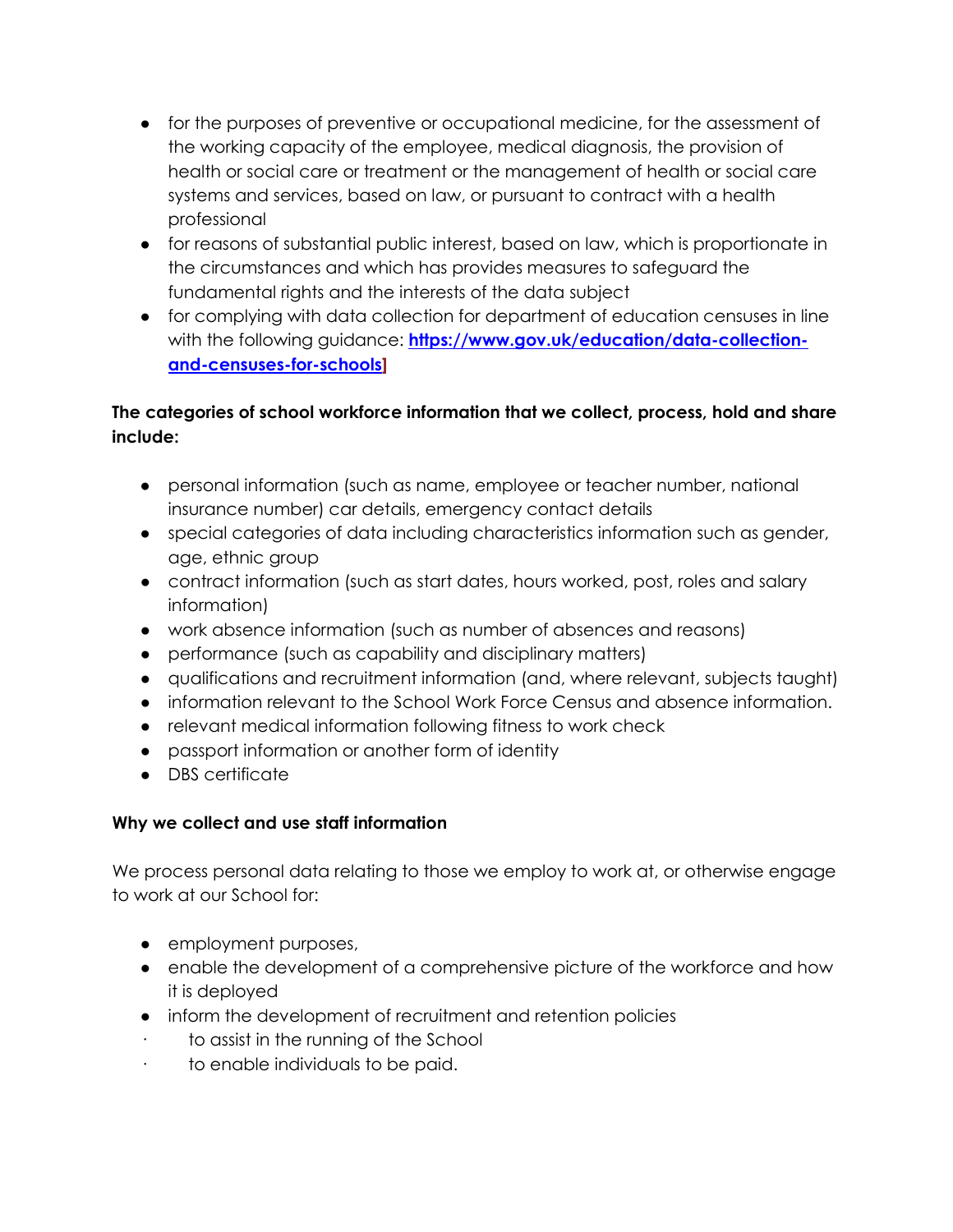The collection of this information will benefit both national and local users by:

- improving the management of workforce data across the sector
- enabling development of a comprehensive picture of the workforce and how it is deployed
- informing the development of recruitment and retention policies
- allowing better financial modelling and planning
- enabling ethnicity and disability monitoring; and
- supporting the work of the School Teachers' Review Body
- protecting vulnerable individuals;
- the prevention and detection of crime

Whilst the majority of information you provide to us is mandatory, some of it is provided to us on a voluntary basis. In order to comply with data protection legislation, we will inform you whether you are required to provide certain school workforce information to us or if you have a choice in this.

#### **Who we share this information with**

We will not give information about you to anyone outside the School without your consent unless the law allow us to.

We routinely share this information with:

- our local authority
- the Department for Education (DfE)
- contact information will be shared with other staff members
- Our educational visits management system
- Our occupational health management provider
- Our motor insurance provider
- Our school photography company
- The Disclosure Barring Service

A record of the information which is shared with these systems is maintained on the school's data map and is available upon request.

#### **Why we share school workforce information**

We do not share information about workforce members with anyone without consent unless the law and our policies allow us to do so.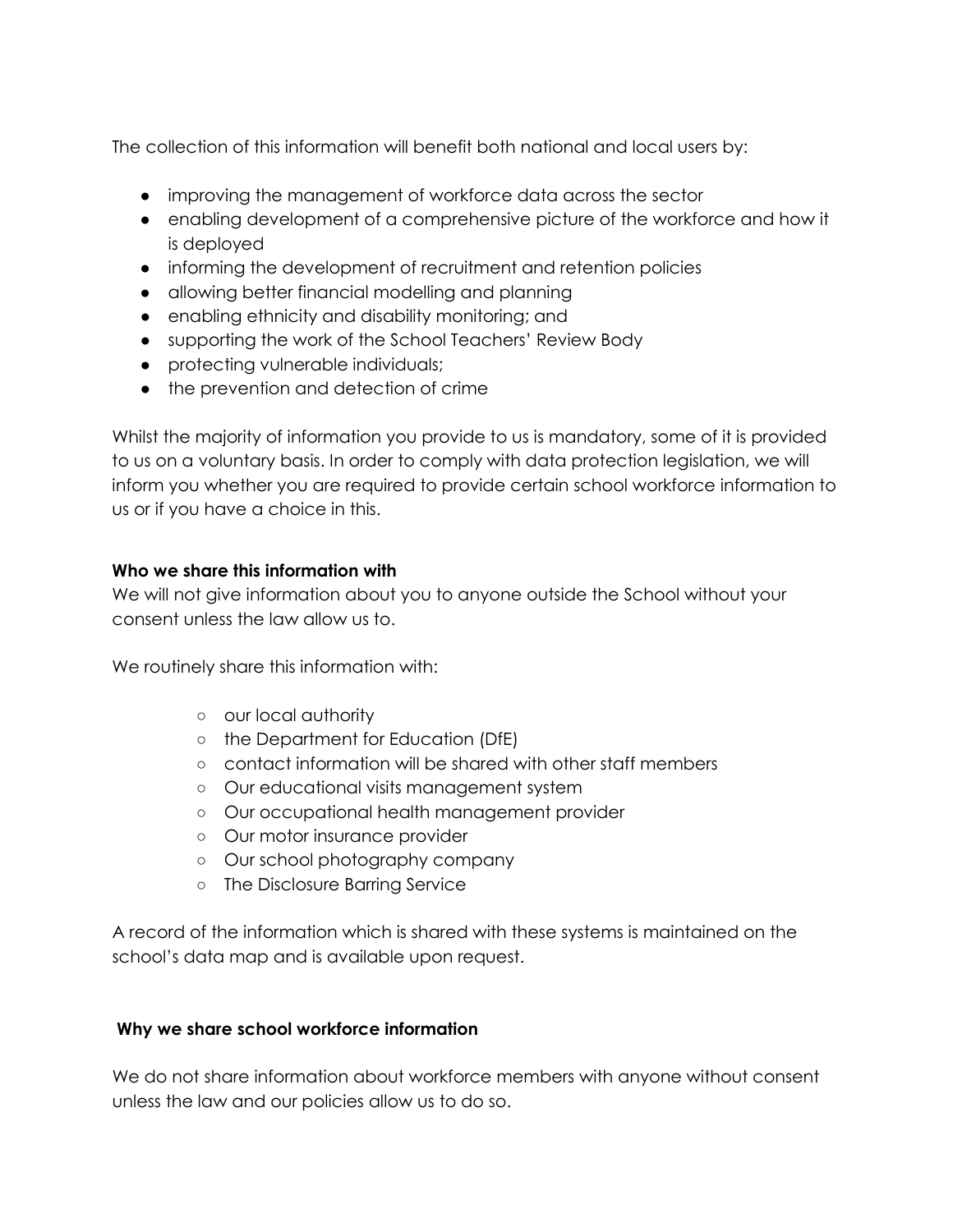## **Local authority**

We are required to share information about our workforce members with our local authority (LA) under section 5 of the Education (Supply of Information about the School Workforce) (England) Regulations 2007 and amendments.

## **Department for Education (DfE)**

We share personal data with the Department for Education (DfE) on a statutory basis. This data sharing underpins workforce policy monitoring, evaluation, and links to school funding / expenditure and the assessment educational attainment.

We are required to share information about our school employees with our local authority (LA) and the Department for Education (DfE) under section 5 of the Education (Supply of Information about the School Workforce) (England) Regulations 2007 and amendments.

We are required to share information about our pupils with the (DfE) under section 5 of the Education (Supply of Information about the School Workforce) (England) Regulations 2007 and amendments.

We are required to pass information about our pupils to the Department for Education (DfE) under section 5 of the Education (Supply of Information about the School Workforce) (England) Regulations 2007 and amendments.

#### **Data collection requirements**

The DfE collects and processes personal data relating to those employed by schools (including Multi Academy Trusts) and local authorities that work in state funded schools (including all maintained schools, all academies and free schools and all special schools including Pupil Referral Units and Alternative Provision). All state funded schools are required to make a census submission because it is a statutory return under sections 113 and 114 of the Education Act 2005

To find out more about the data collection requirements placed on us by the Department for Education including the data that we share with them, go to

[https://www.gov.uk/education/data-collection-and-censuses-for-schools.](https://www.gov.uk/education/data-collection-and-censuses-for-schools)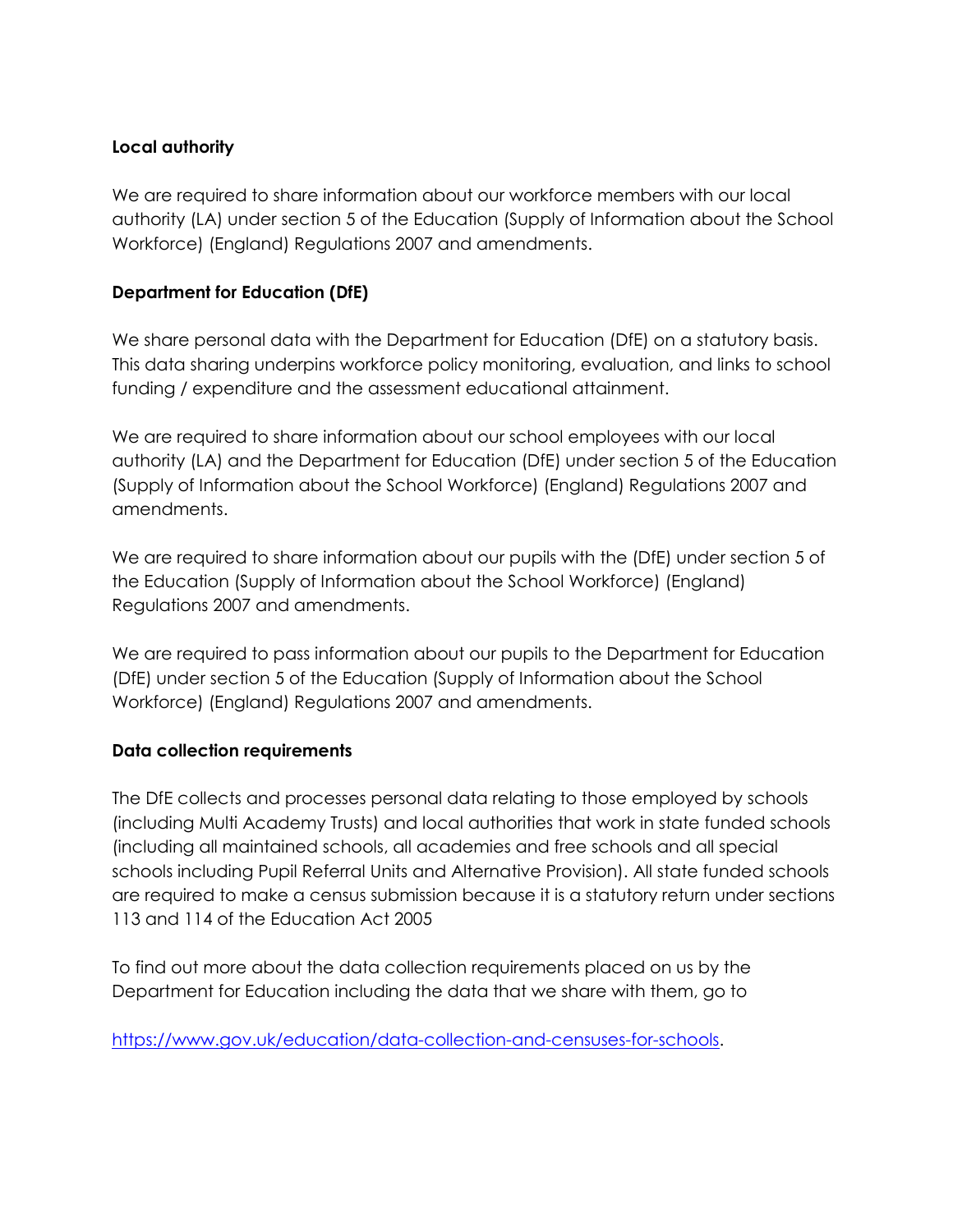The department may share information about school employees with third parties who promote the education or well-being of children or the effective deployment of school staff in England by:

- conducting research or analysis
- producing statistics
- providing information, advice or guidance

The department has robust processes in place to ensure that the confidentiality of personal data is maintained and there are stringent controls in place regarding access to it and its use. Decisions on whether DfE releases personal data to third parties are subject to a strict approval process and based on a detailed assessment of:

- who is requesting the data
- the purpose for which it is required
- the level and sensitivity of data requested; and
- the arrangements in place to securely store and handle the data

To be granted access to school workforce information, organisations must comply with its strict terms and conditions covering the confidentiality and handling of the data, security arrangements and retention and use of the data.

For more information about the department's data sharing process, please visit: <https://www.gov.uk/data-protection-how-we-collect-and-share-research-data>

To contact the department: <https://www.gov.uk/contact-dfe>

#### **Retention Periods**

Personal data will not be retained by the School for longer than necessary in relation to the purposes for which they were collected.

Information will be held in accordance with the Information and Records Management Society Tool Kit for Schools.

<https://irms.site-ym.com/page/SchoolsToolkit>

#### **Rights**

You have the right to: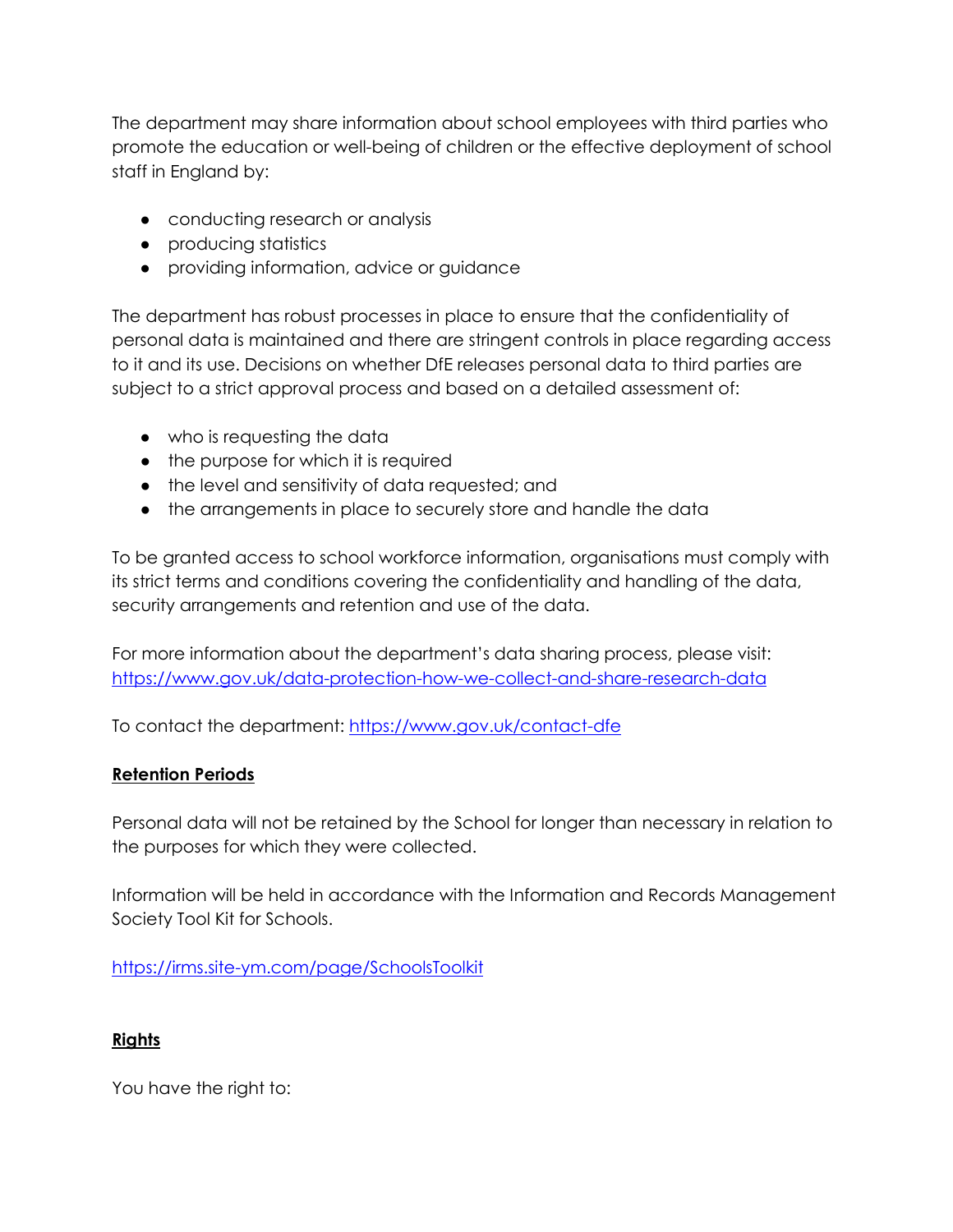- 1. be informed of data processing (which is covered by this Privacy Notice)
- 2. access information (also known as a Subject Access Request)
- 3. have inaccuracies corrected
- 4. have information erased
- 5. restrict processing
- 6. data portability (this is unlikely to be relevant to schools)
- 7. intervention in respect of automated decision making (automated decision

making is rarely operated within schools)

- 8. withdraw consent (see below)
- 9. complain to the Information Commissioner's Office (See below)

To exercise any of these rights please contact the DPO

#### **Withdrawal of Consent**

The lawful basis upon which the School process personal data is that it is necessary in order to comply with the Schools legal obligations and to enable it to perform tasks carried out in the public interest.

Where the School processes personal data solely on the basis that you have consented to the processing, you will have the right to withdraw that consent.

#### **Complaints to ICO**

If you are unhappy with the way your request has been handled, you may wish to ask for a review of our decision by contacting the DPO.

If you are not content with the outcome of the internal review, you may apply directly to the Information Commissioner for a decision. Generally, the ICO cannot make a decision unless you have exhausted our internal review procedure. The Information Commissioner can be contacted at: